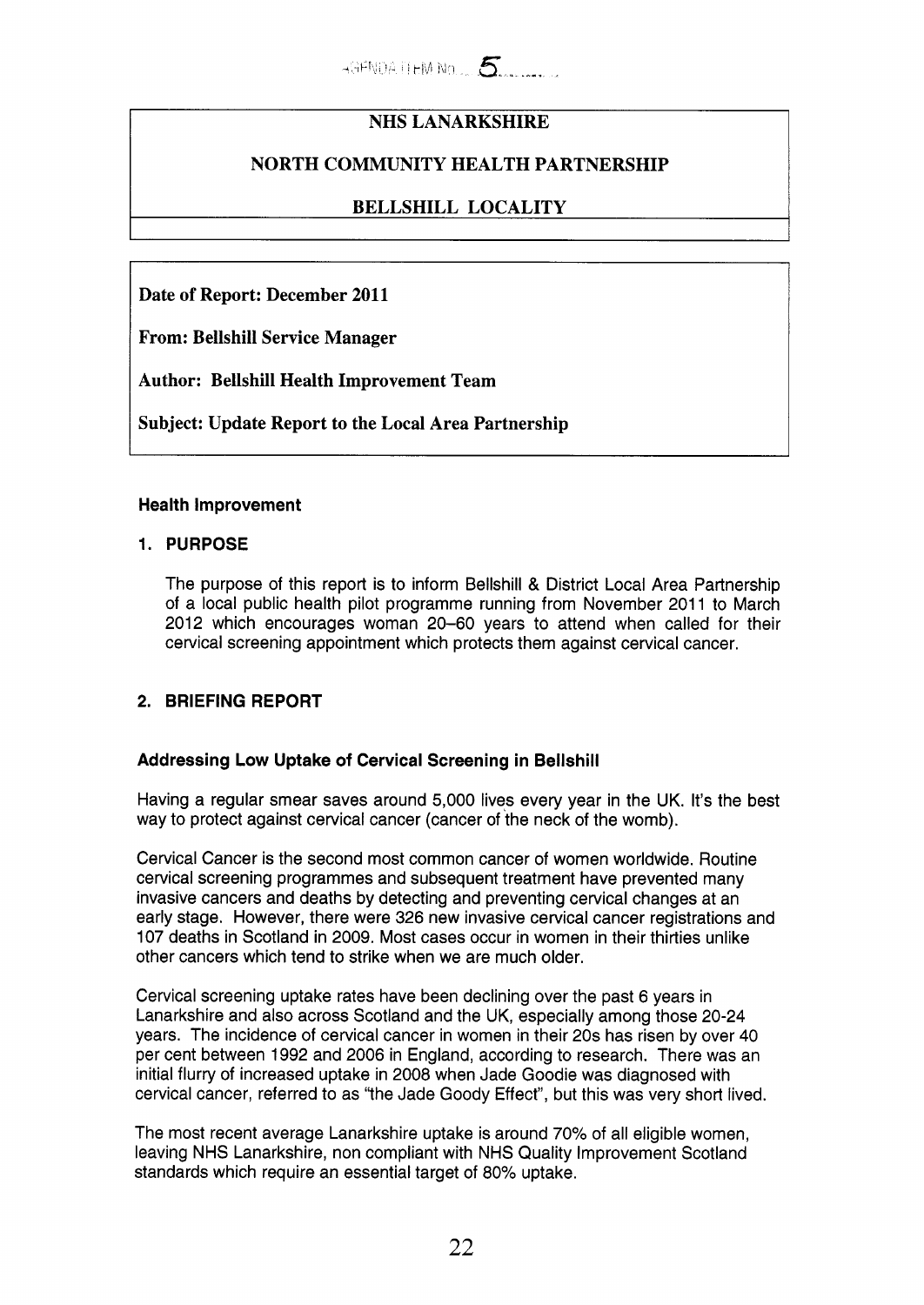While the 'defaulter' (non attender) population is likely to contain individuals who have taken an informed decision not to take part in the cervical screening programme, we are aware that many 'defaulters' are put off participating in screening because of fear/ anxiety/ lack of knowledge or understanding/ other priorities which they consider to be more important.

Education is known to increase cervical screening uptake for women and so it is important that women are aware that cervical screening participation remains the most effective way of reducing the risk of cervical cancer. Research and evidencebased practice was applied to develop a programme to address low uptake in Bellshill and is known as a Smear Amnesty.

#### **Aim of Smear Amnesty**

Improve the uptake of cervical screening in Bellshill locality

#### **Objectives of Smear Amnesty**

Health Improvement Team will work with and support the worst performing practice in Bellshill to identify women who do not attend screening.

A personalised invitation, information leaflet and a teaser letter containing nationally approved text, will be sent to the women offering a personalised, informal service at a convenient time.

Practices will provide a relaxing and welcoming atmosphere and a female complimentary therapist to help relax the women.

An experienced and qualified female health professional will be available to answer questions, reassure and put the patient at ease.

The smear taker will be female

In Scotland women between 20 and 61 years of age are invited to have a smear every three years. 'Defaulters' receive an eye catching personalised invitation and information leaflet in a pink envelope requesting them to attend a smear amnesty, offering a free head, neck and shoulder massage and the chance to speak with an experienced and qualified female member of staff for an informal chat about their worries. These are evening sessions offered every Monday, 6pm to 8pm for 19 weeks (7 November 2011 to the 23rd March 2012).

#### **Evaluation**

This pilot project will be evaluated to find out what works. The women will be asked what encouraged them to attend (the eye catching invitation, the free massage, the timing of the appointments?). The questionnaire also asks for suggestions on how to improve the service, how we can encourage uptake. In the 5 weeks since the pilot began 8 women have attended for a smear test (remember these are women who are persistent non-attenders, some who haven't had a smear for 9 years). Initial feedback from the questionnaires is that the woman have attended because the time suited them better (evening session) and the free massage. A full evaluation report will be available in May 2012.

#### **Sustainability**

The only costs are stationary (card for invitations and envelopes) and stamps. The stress therapists are provided free by Motherwell College as part of their course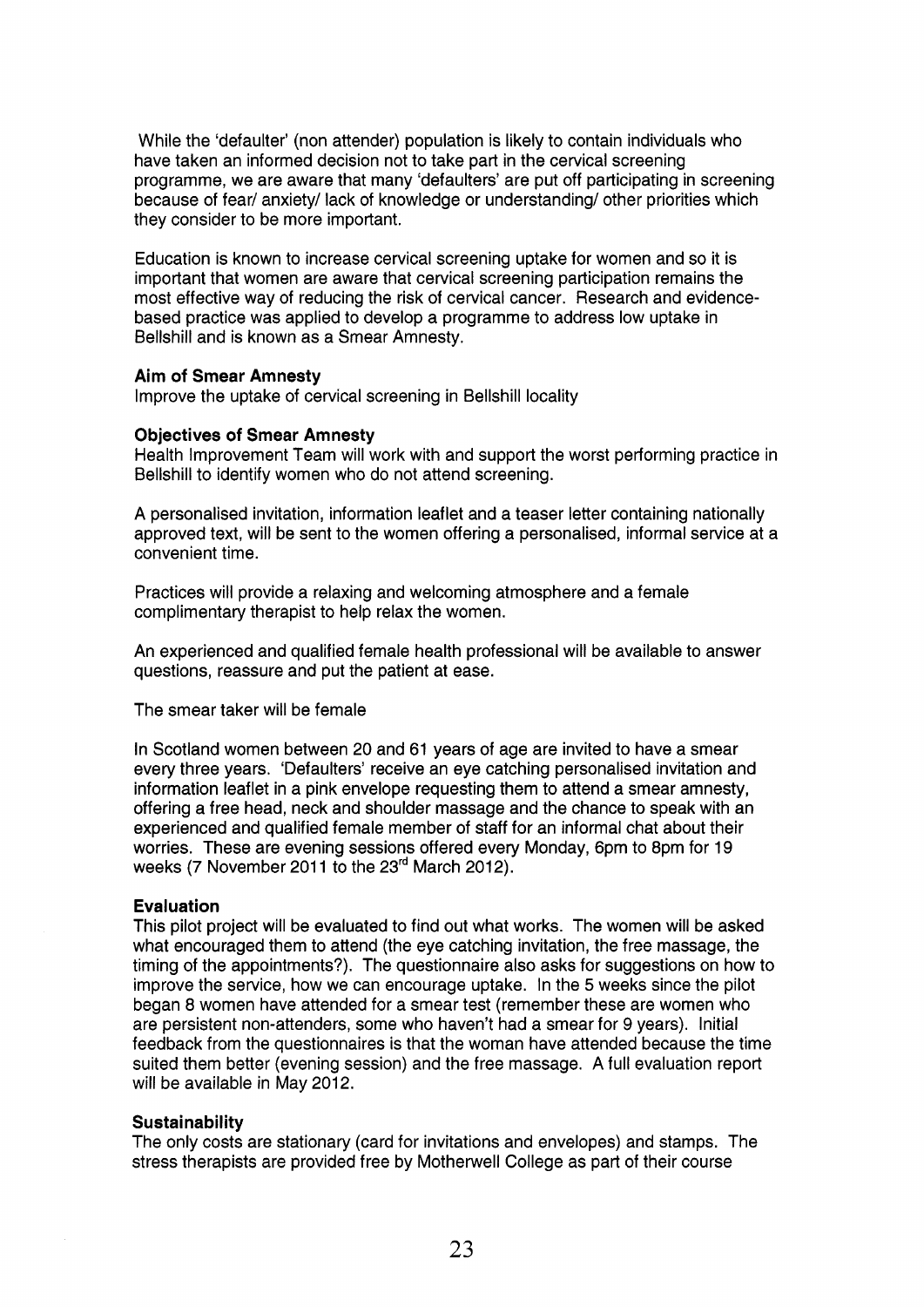work. The Practice Nurse carries out the smear taking as part of her work for the practice.

## **Useful Information**

22 - 28 January 2012 is Cervical Cancer Prevention Week.

Useful websites are;

[www.iotrust.co.uk](http://www.iotrust.co.uk)

http://www.healthscotland.com/topics/healthtopics/screening/cervical.aspx

www.nhs24.com/cervicalscreening

## **3. Smoking Cessation, Education and Prevention**

Following on from the smoking presentation at the last meeting the following work has been progressed. The Bellshill Health Improvement Team working in partnership have supported a range of activities on smoking prevention and education including;

In partnership with Landed and Community Learning and Development a Tobacco Peer Education Project has been incorporated into The Duke of Edinburgh Award scheme. This is due to commence January 2012.

Just Quit resources for young people have been distributed to all youth services within Bellshill Locality.

Work closely with Landed and Community Planning Partners to raise awareness of the effects of Tobacco at all 4 Blue Light Disco planned for 2011. The next disco is 10 December.

Worked with Fallside School and Newpark Centre (Educational & Behavioural Schools), Lanarkshire Stop Smoking Service (LSSS) and LANDED to address smoking issues with pupils and to provide support for those who have expressed an interest in quitting. An LSSS Tobacco Awareness session is planned for Newpark in December 2011 and January 2012. Tobacco Awareness sessions at Fallside School have yet to be finalised.

Working with Lanarkshire Carer's Together and LANDED to establish peer education workshops for Young Carer's

Introducing smoking cessation and education through Oral Health education sessions for older South Asian men within Holytown Mosque.

In partnership with the Lanarkshire Stop Smoking Service a Case study has been produced highlighting the experience of a Viewpark family who all gave up smoking. This will be publicised within local newsletters including the Voice of Experience, VANL, Lanarkshire Carer's Together and local press including The Hub and Bellshill Speaker and Motherwell Times.